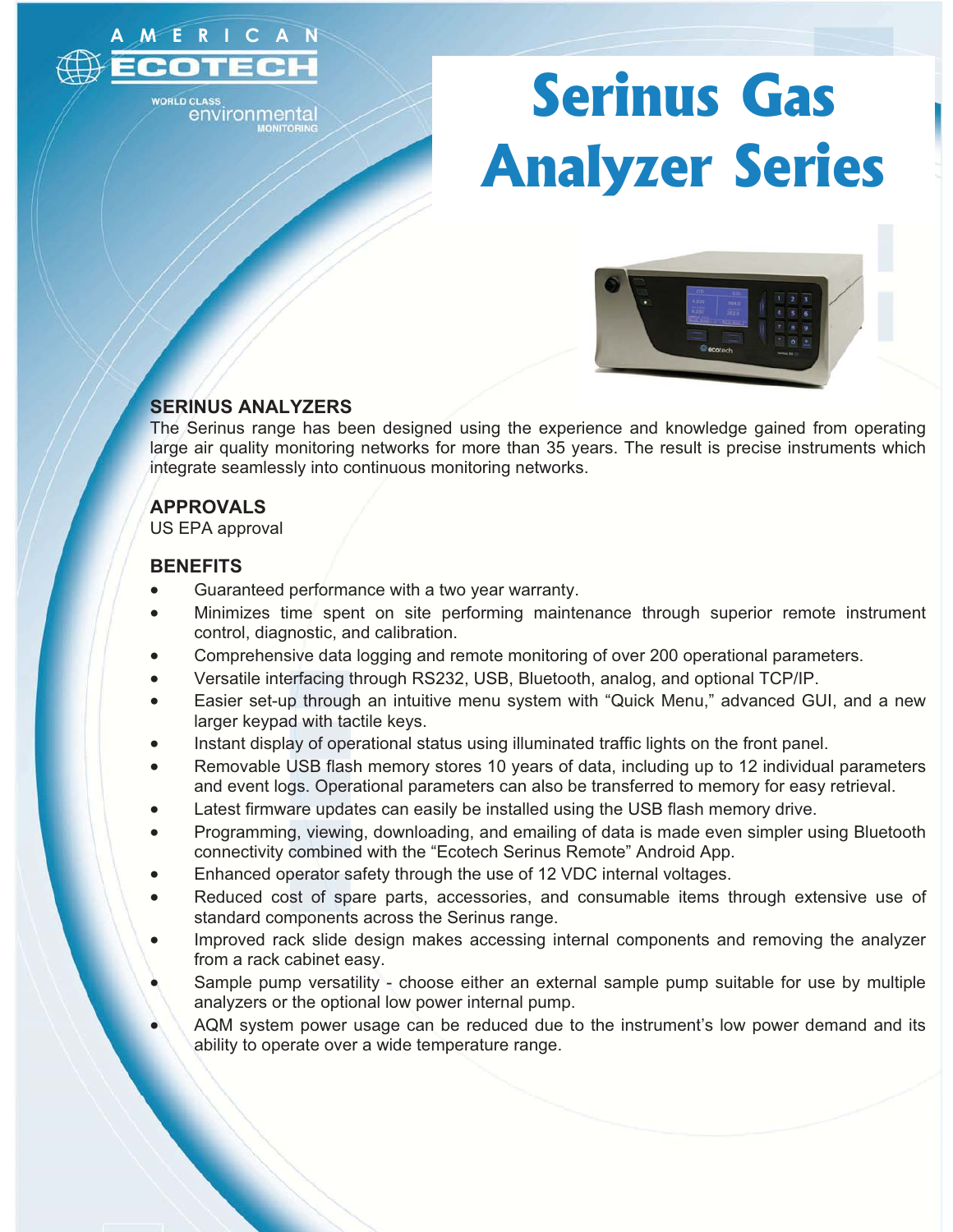

environmenta

### **COMMUNICATIONS**

- -USB port (digital communication)
- -Bluetooth (digital communication via Android App)
- -TCP/IP Ethernet network connection (optional)
- -RS232 Port 1: Digital communication
- -RS232 Port 2: Multidrop port
- - Protocols: Modbus RTU/TCP, Bavarian, EC9800, Advanced

#### **DATA LOGGING**

Removable USB flash memory drive that stores data in the following formats:

- $\bullet$  Instantaneous data from: 1, 3, 5, 10, 30, or 60 minute intervals
- - Average data from: 1, 3, 5, 10, 15, 30 minutes, 1, 4, 8, 12, or 24 hours
- - Data storage of 10 years of 12 parameters, 1 minute data on 4 Gb memory

# **INPUTS/OUTPUTS**

- - Menu selectable current or voltage output 0-20mA, 4-20mA, or 0-5 VDC (opt. 0-10 VDC)
- -Menu selectable offset of 0%, 5%, or 10%
- - Autoranging between two user specified full scale values
- -3 scalable analog inputs, 0-5v, 160μV resolution
- - 8 logic level digital status inputs/8 open collector digital outputs



Bluetooth connectivity combined with the "Ecotech Serinus Remote" Android App makes it even easier to program, maintain, download, and email data without touching the instrument.

**Our extensive knowledge in**  design, integration, and **maintenance extends to more than just analyzers.** 

#### *Monitoring Shelters & Sample Manifolds*

A properly designed air quality monitoring shelter allows your instruments to operate at their best. We offer a wide range of shelter types and configurations that can be customized to your exact needs.

Our sample manifolds meet international standards.

#### *GasCal 1100 Dilution Calibration System*

Our GasCal 1100 range of automatic dilution calibrators enables full calibration, as well as daily span and zero checks. Both local and remote manual and automatic calibrations are available.

#### *PM Monitors & Meteorological Sensors*

Our range of PM monitors and meteorological sensors compliment the Serinus gas analyzers and provide reliable and accurate measurements.

#### *WinAQMS Data Acquisition System*

Our WinAQMS data acquisition and control system operates on Windows XP or 7 providing full digital communication to our analyzers and most other brands of instruments. Install WinAQMS Client on your computer and you can fully interrogate and control analyzers remotely.

#### *Airodis Data Management Software*

Airodis automatically retrieves data from a wide variety of instruments and data loggers. Perform audited automatic and manual data validation and generate a wide range of graphical and tabular reports.